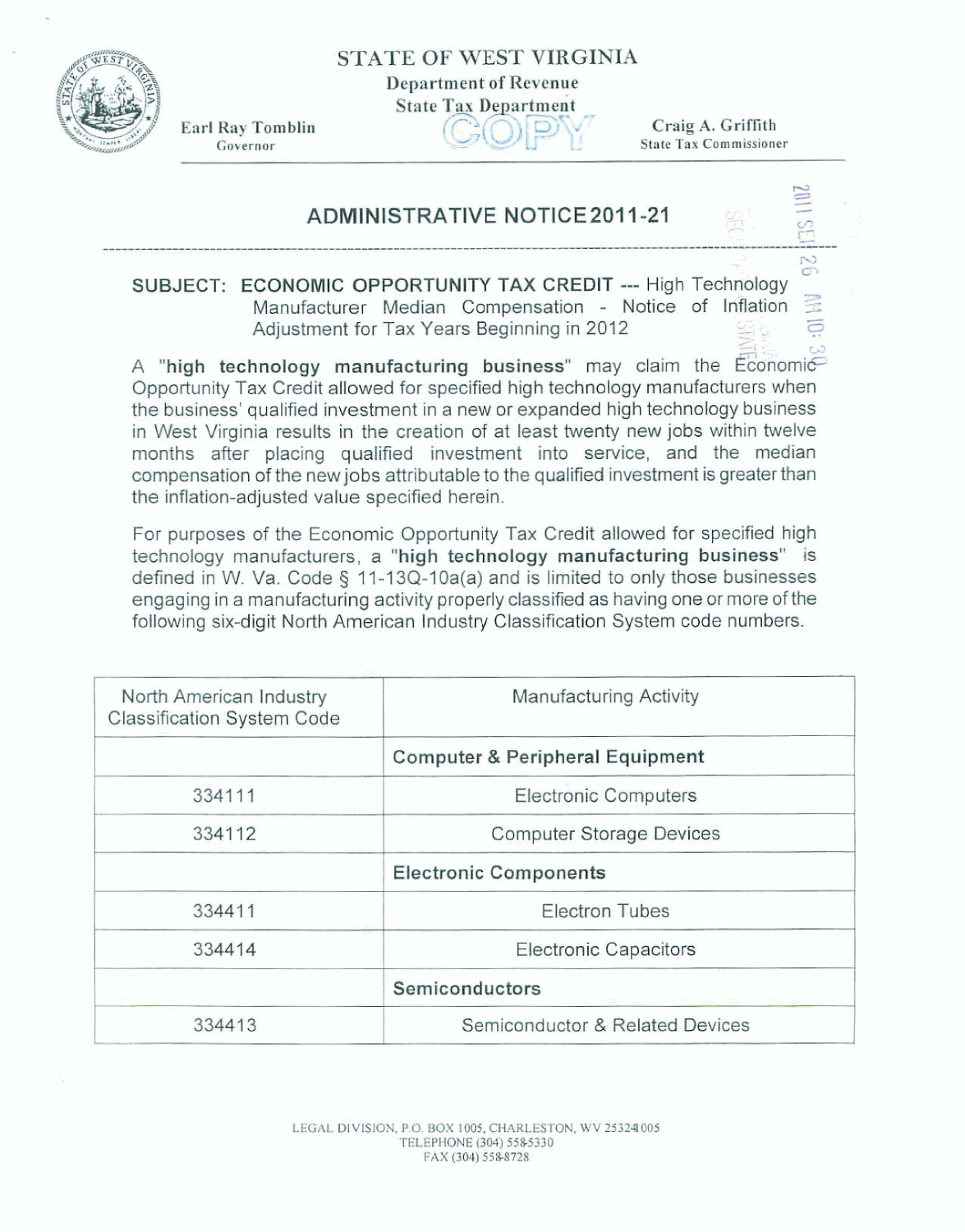## ADMINISTRATIVE NOTICE 201 1-21 PAGE 2

| 333295 | Semiconductor Machinery |
|--------|-------------------------|
|--------|-------------------------|

The median compensation of the new jobs for purposes of the Economic Opportunity Tax Credit allowed for specified high technology manufacturers is subject to annual adjustment for inflation. This adjustment is determined by the State Tax Commissioner using the methodology described in subsection 11-13Q-10a(c)(3). The 2012 inflation adjustment factor is based on the percentage by which the Consumer Price lndex (CPI) for calendar year 2011 exceeds the CPI for calendar year 2007. For this purpose, the CPI for any calendar year is the average of the Federal Consumer Price lndex for the twelvemonth period ending on August 31st of such calendar year (W. Va. Code  $\S$  11-13Q-10a(c)(3)(C)).

The CPI for 2011 is 222.433 and the CPI for 2007 is 204.873. Based on these figures, the inflation adjustment factor, for purposes of W. Va. Code  $\S$  11-13Q-10a(c)(3), for tax years beginning in calendar year 2012, is 1.08571 1636.

Accordingly, for tax years beginning during calendar year 2012:

The required median compensation of new jobs attributable to the qualified investment for purposes of the Economic Opportunity Tax Credit allowed for specified high technology manufacturers is forty-eight thousand, eight hundred fifty dollars (\$48,850). The inflation increase is rounded to the lowest multiple of fifty dollars under W. Va. Code  $\S$  11-13Q-10a(c)(3)(D).

A summary of the applicable inflation-adjusted specified high technology manufacturer median compensation criteria, by calendar year, for tax years beginning in such years, follows:

| <b>Constraints Year</b> |   | <b>Median Compensation</b> |
|-------------------------|---|----------------------------|
| 2008                    | S | 45,000                     |
| 2009                    |   | 46,900                     |
| 2010                    | S | 47,000                     |
| 2011                    | S | 47,650                     |
| 2012                    | S | 48,850                     |

CRITERIA